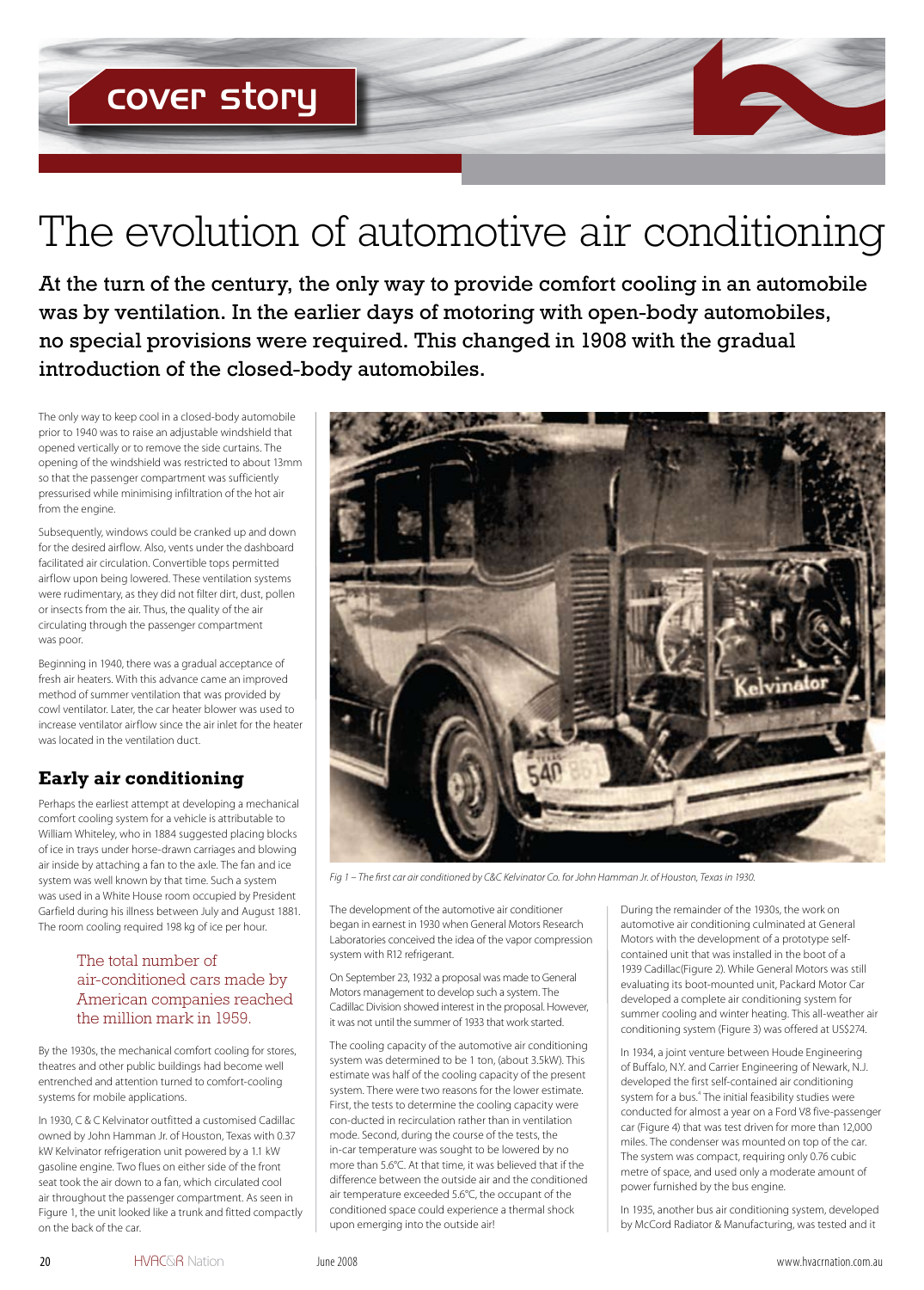Trunk-mounted self-contained unit Semi-constant Speed drive 1939

*Fig 2 – The self-contained automotive air conditioner installed in the trunk of a 1939 Cadillac*

worked well on a Pacific Greyhound bus run between El Centro and Los Angeles through the torrid Imperial Valley during the summer of 1935. The same year a second McCord system with a number of improvements based on the Imperial Valley experience was tested by an Eastern bus operator.

Two years later, the Kelvinator Division of Nash-Kelvinator in Detroit installed air conditioning on a White Research Coach (Figure 5). Dubbed Lord Kelvin, this air conditioned bus toured the southern portion of the United States in 1937 to determine the economics of operating a motor vehicle equipped with such a luxury item.

## **Automotive AC in the 1940s**

Between 1940 and 1942, Packard equipped 1,500 automobiles with air conditioning. The air conditioning system was made available on the closed body models of the 120, Super-Eight 160 and Custom Super-Eight lines. Not to be outdone, the Cadillac Division of General Motors introduced air conditioning on its 1941 models, installing it on some 300 cars.

Although it was ballyhooed as a great luxury item, drivers had two major complaints. First, there was no provision for outside air. Smokers in the car made the air fetid and unbearable. Secondly, there were no interior controls. To shut off the system, the driver had to get out of the car, open the hood and remove a belt.

There were additional drawbacks. The system produced drafts in strange places and the front seat usually did not receive sufficient quantities of cool air. With the rearmounted evaporator, sometimes the condensed water

dripped over the rear seat passengers. This problem persisted into the 1950s as exemplified by a highly publicised incident when Mamie Eisenhower's dress was stained by the dripping condensation in an airconditioned Cadillac.

Before World War II, approximately 3,000 American cars were equipped with air conditioning. Most of the units were installed in expensive luxury cars sold in the Southwest. This trend continued well into the 1950s. World War II (1941 to 1945) put a damper on automotive air conditioning growth as complete facilities were turned over to the manufacture of military vehicles, aircraft and naval vessels.

After the war ended, air conditioning growth resumed with Cadillac advertising a new, high-tech feature called air conditioning controls. However, there was still one problem. The controls were mounted nearly two metres from the driver's seat on the rear package shelf.

By 1947, independent manufacturers began installing air conditioners on all makes of cars, creating a large aftermarket business. This business was centered in Texas, although several important manufacturers were headquartered in Michigan. ARA was the first aftermarket manufacturer starting business in early 1949.

Cheap cooling aids like louvered aluminum solar screens and evaporative coolers were also marketed for those who could not afford the factory-installed or aftermarket units. The window-mounted evaporative coolers (Figure 6), known as swamp coolers, became quite popular especially in the southwest where the humidity is low. They were operated with water or ice and a fan that could be plugged into the cigarette lighter.

# **Automotive AC in the 1950s**

The 1950s may be characterised as the decade of the comeback of automotive air conditioning. Neither the pre-war Packard nor the Cadillac system survived because of the aforementioned problems.

It was not until the 1953 model year that automotive air conditioning staged a comeback and this time it survived and flourished. That year, General Motors, Chrysler and Packard each introduced a practical system that sold for approximately US\$600.

The Frigidaire system built for General Motors was available in all Cadillac and Oldsmobile lines, as well as in Super and Roadmaster Buicks. The Airtemp system built for Chrysler (Figure 7) was optional on the Imperial. For Packard, it was available only in the Cavalier and



*Fig 3 – The first practical automotive air-conditioning system developed by Packard in 1939.*

Patrician lines, as well as in the rare Derham Formal Sedan conversions. During 1953, about 29,000 cars were shipped with factory-installed air conditioning.

In 1953, Harrison Radiator Division of General Motors developed a revolutionary air conditioner that could be mounted in toto underhood in the engine compartment as shown in Figure 8. This was a much more efficient design and was the subject of the U.S. Patent No. 2,831,327. After much negotiation, Harrison Radiator won a contract to produce the new air conditioner for Pontiac in 1954.

In 1954, Nash joined the select group of carmakers offering factory-installed air conditioning. One of its most striking features was an all-season air-conditioning system called the All-Weather Eye (Figure 9). Nash already had what many experts considered the industry's best heating and ventilating system called the Weather Eye. Introduced in 1938, it provided summer cooling and winter heating with a single knob control and disconnected the compressor when it was not in operation. There was no need to manipulate multiple controls with All-Weather Eye. The entire Nash unit was located under the hood and weighed only 60 kg, which was just over half the weight of the Oldsmobile unit. The cost of the Nash unit was US\$395, which was US\$199 lower than the cost of the Oldsmobile unit. The additional savings included the cost of a heater for Oldsmobile.

For the 1954 model year, about 36,000 cars had factoryinstalled air conditioning. A bigger boost occurred in

## **editor's note**

For those, who like I, were surprised by the mention of a cigarette lighter in a 1940's model car, I have discovered the following tidbits which may win you a pint in a pub trivia night some time.

The car cigarette lighter was originally designed as a lighter for cigars — hence its overly large size and annoyingly unheated center that make it less than ideal to light the humble cigarette.

Cigar lighters started appearing as standard equipment in automobiles in 1925 or '26. In 1928 the Connecticut Automotive Specialty Company patented the first automotive cigar lighter with cord and reel. The modern "automatic" automotive V-Coil lighter was developed by Casco in 1956.

The lighter is a cylinder containing a thin coil of nichrome wire, through which high current (15-20 amps) passes when the device is activated, usually by pushing its handle in. The lighter is held against the force of a spring by a hook attached to a bi-metallic strip. The heating element glows orange hot in seconds, causing the bimetallic strip to bend and unhook the mechanism, and the handle pops out.

Some new cars ship without the heating element (the "lighter") due to declining popularity of smoking in cars. However, the socket continues for the primary purpose of powering consumer electronics.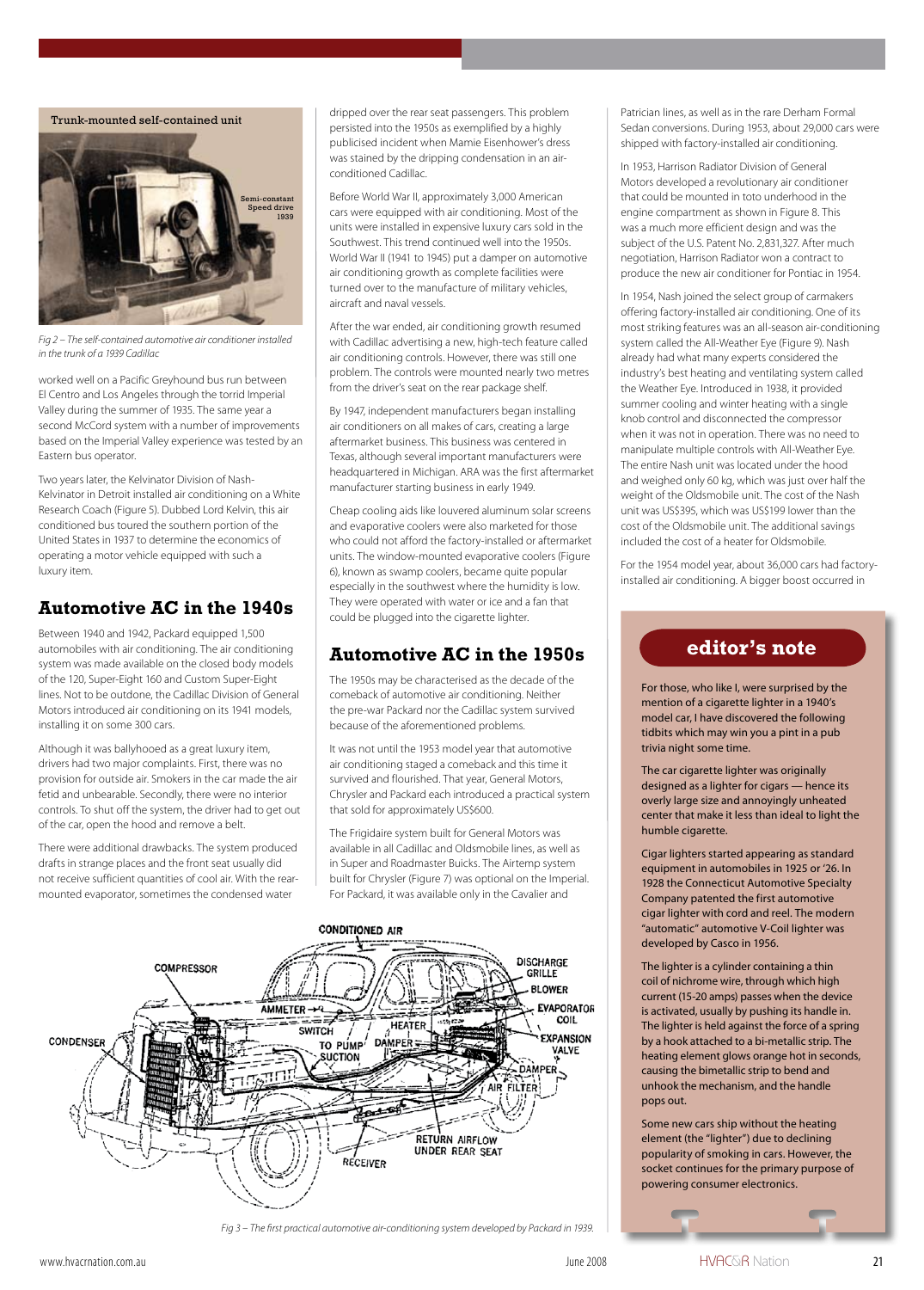

*Fig 4 – The Ford V-8 five-passenger car used in the feasibility study of bus air conditioning in 1934 by Houde Engineering of Buffalo, N.Y. and Carrier Engineering of Newark, N.J.* 

1955 when seven more carmakers listed air conditioning as an option. Chevrolet completed the General Motors stable of factory-installed air-conditioned cars. Chrysler made it available on DeSoto, Dodge and Plymouth.

Ford introduced it for each of its marquees. Hudson and even Rambler could be bought with factory-installed air conditioning. In all, car factories throughout 1955 installed some 118,000 air conditioners. This amounted to 1.5% of the total car production. The last American car to offer air conditioning was Studebaker with its 1956 models at a cost of US\$459.

> It is remarkable that an automotive compressor the size of a bread loaf weighing about 5kg can provide 10.5 kW of cooling, which can cool an average seven-room home.

In 1957, all Cadillac Eldorado Broughams were air conditioned, making it the first model to list air conditioning as a standard item. The penetration rate for the factory-installed air conditioning reached 3.7% with 228,000 units sold at an average price of US\$435. The underthehood units cost approximately US\$355, while the trunk units sold for US\$420.

The big slump in the automotive industry during 1958 had affected its air conditioning. Actual factory installations dropped nearly 15%. However, the penetration rate for air conditioning increased to 4.6% of all 1958 models built. At American Motors, the penetration rate dropped considerably due to discontinuation of the more luxurious Nash and Hudson lines.

Starting in 1958, American Motors concentrated on the better selling, more economical Rambler line with the total cost of the car including air conditioning of less than US\$2,000. Ford produced a number of surprises during the 1959 model year. For the first time, its factory installations exceeded those of Chevrolet by a wide margin, making it the leader for that model year with 65,796 units. In the arena of luxury cars, the traditional leader Cadillac fell back to the second place with Lincoln taking over the lead and keeping it for many years to come.

The total number of air-conditioned cars made by American companies reached the million mark in 1959.

# **Automotive AC in the 1960s**

The popularity of automotive air conditioning soared in the 1960's with the number of air conditioners installed in American cars nearly tripling from 1961 until 1964. Air conditioning for trucks was becoming a muchdemanded accessory.<sup>7</sup>

The debut of the big three's compact cars was the most exciting news out of Detroit for the 1960 model year. However, air conditioning was not offered on them.

Nonetheless, its popularity grew with the buyers of the larger cars that year. Almost 7% had factory-installed air conditioning and the total units were 422,638.

During 1961 some cars began passing the 50% penetration rate for air conditioning. Lincoln led with 64% penetration rate followed by Cadillac at 52% and Imperial at 51%. More than 8% of all the 1961 model cars had factory-installed air conditioning. Corvair introduced air conditioning to the compact class on its 1961 models. There were 2,978 built with it.

The demand for compact cars started showing signs of moving from economy to luxury. Factoryinstalled air conditioning on Corvair jumped in the 1962 model year to a total of 7,651. Falcon joined the "cool car club" equipping 2,900 of its 1962 models with air conditioning. An industry wide penetration rate of 11% was reached with over 750,000 airconditioned cars. Both Chevrolet and Oldsmobile full-size models were the first to exceed the 100,000 unit air-conditioning mark pushing Cadillac from its leadership position in terms of air conditioned cars.

During the 1963 model year, Ford set the air conditioner price at US\$232 for Falcon and Comet, which was the lowest list price ever for this factory-installed option. It helped both models to double their sales. In 1963, Corvette became the first sports car to feature air conditioning. For all the 1963 cars, the air-conditioning penetration rate reached 14% and the total number of air-conditioned cars exceeded the one million mark for the first time in a single model year.

Installations in 1964 increased to more than 1.4 million units. Thunderbird entered the over 50% air-conditioned group with more than 23,390 units. Also during that year, Buick factory installations surpassed those of Oldsmobile for the first time. During 1965, Buick's Riviera reached the 70% penetration mark while Lincoln hit the 90% mark.

As the demand for air conditioning grew, production increases created manufacturing economies and prices bottomed out in 1965. The range was from a low of US\$252 on the Mercury Comet to a high of US\$650 on the Imperial.In 1966, Oldsmobile launched the Toronado, which became the first model to pass the 50% air-conditioned mark in its first year of introduction and reached a penetration level of 74%. Other models passing the 50% air conditioned mark that year were the full-size lines of Buick and Oldsmobile.

Industry-wide the number of factory-installed air conditioners reached a level of 2.5 million. In addition, an estimated 575,000 aftermarket air conditioners were installed on old cars by dealers and auto shops. In 1967, almost two out of every five new cars had factory-installed air conditioning. Full-size Pontiacs exceeded the 50% air conditioned mark and so did full size Dodges and Mercurys. More than 97% of Cadillac's newly redesigned Eldorado, which debuted in 1967, had factory-installed air conditioning.

By 1968, the demand for air conditioning had reached such a crescendo that some carmakers installed it as a standard accessory on their more expensive models. That year Cadillac Fleetwood limousine became the first to feature air conditioning as the standard equipment. The same year, American Motors made air conditioning standard on the Ambassadors. Of the 7,760 Lincoln Continental Mark IIIs built in 1968, all but 88 were equipped with air conditioning.

Moving in the opposite direction was the Corvair, which removed air conditioning from its options. The first mid-size model to break the 50% air conditioned barrier was the Oldsmobile F-85 with Plymouth joining the ranks soon after.



*Fig 5 – The White Research Coach Lord Kelvin air conditioned by the Kelvinator Division of Nash-Kelvinator in 1937.<sup>6</sup>*

The percentage of new cars being equipped with air conditioning continued to increase steadily through the decade reaching more than 54% by 1969. This represents an astounding 785% increase over 1959 sales. In addition to the large number of factory-installed units sold in the 1960's, several hundred thousand car owners purchased after-market units. The majority of these units were installed in smaller cars for approximately US\$200.

Throughout the 1960's, refinements continued to be made to render the air-conditioning system to be quieter and more reliable. An example of these refinements was the Chrysler Auto-Temp System that operated in response to a temperature setting selected by the driver. It provided proper velocity and temperature distribution of the air. General Motors also developed an improved air-conditioning unit in the mid-1960s. Known as the Climate Control System, it was first offered on the Cadillac. Later, modified versions of this deluxe system became available on other large General Motors cars.

## **Automotive AC in the 1970s**

The 1970s were marked by the intense debate centered on the ozone depletion issue that threatened the continued use of the chlorofluorocarbon (CFC) compounds. Automotive air conditioners used CFC refrigerant designated R12. With the unprecedented growth of automotive air conditioning expected to reach an industry-wide penetration rate of 70% by 1980, this debate was a source of grave concern to the U.S. automotive industry.

#### Faced with the prospects of an impending ban on R12, carmakers developed an alternate air-conditioning system with R-134a refrigerant.

Bemused by the scientific debate and controversy centered on the CFC issue, Harrison Radiator anticipated that the continued use of R12 in automobile air conditioning might be in jeopardy. It conducted a preliminary evaluation of alternate refrigerants in 1976. After considerable amount of screening, R134a was identified as the likely replacement in the event of a total ban on R12. In 1977, Harrison Radiator and Allied Chemicals in Buffalo, N.Y. conducted a joint evaluation of R134a for automotive air conditioning. The following year, Harrison Radiator conducted the first wind tunnel tests with R134a in a 1978 Chevrolet.

Refinements to automotive air conditioners continued to be made throughout the 1970's. Units became more efficient, more compact and lighter weight. For example, some of the compressors produced in the early 1950s weighed nearly 27 kg. Design modifications reduced the weight by 80%; they also improved the efficiency, capacity and durability of the units.

It is remarkable that an automotive compressor the size of a bread loaf weighing about 5kg can provide 10.5 kW of cooling, which can cool an average seven-room home.